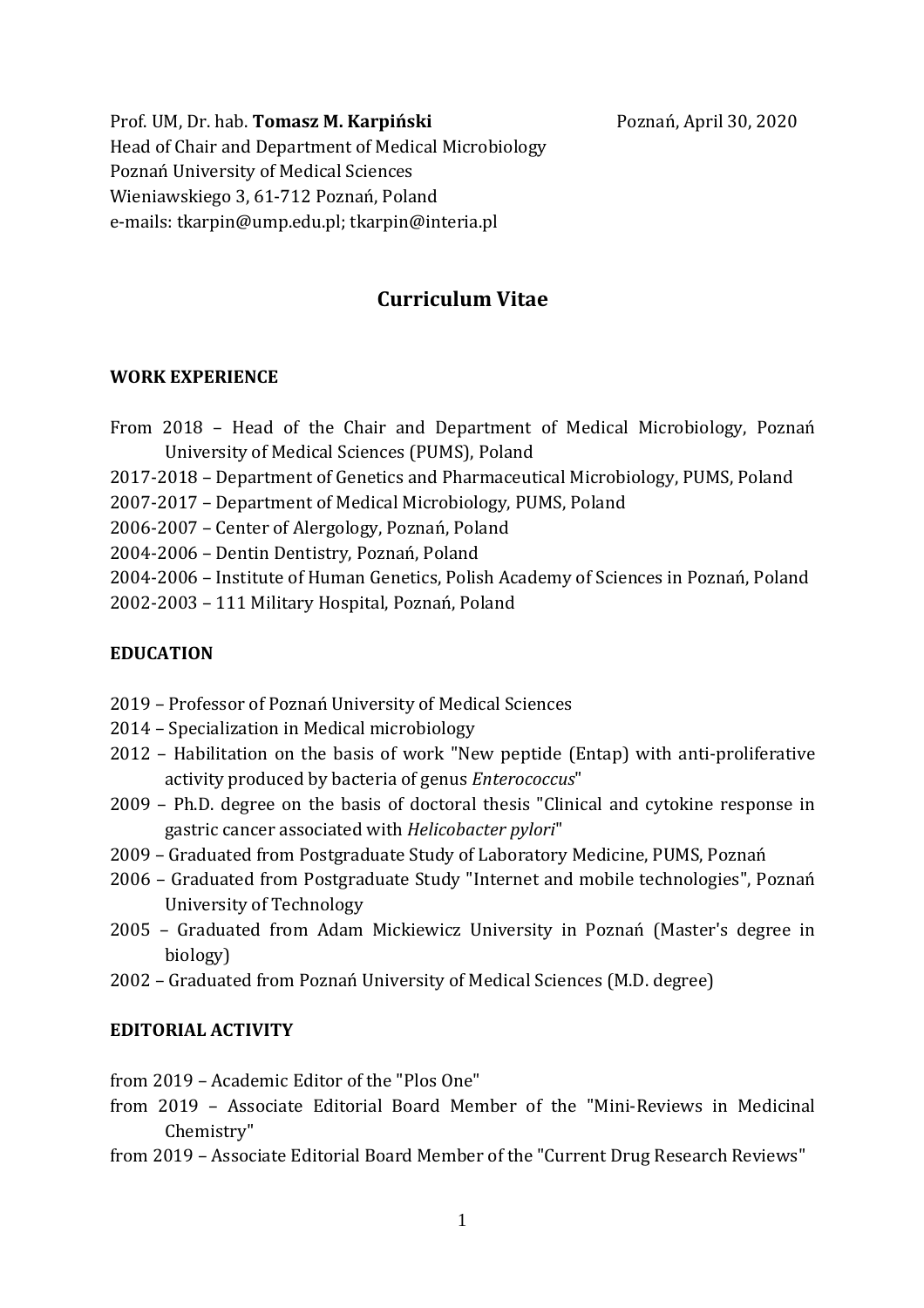- from 2019 Associate Editorial Board Member of the "The Open Infectious Diseases Journal"
- from 2019 Editorial Board Member of the "World Journal of Pharmacology"
- 2019 Topic Editor of Research Topic "Antimicrobials and Anticancers of Bacterial Origins" in "Frontiers in Microbiology"
- 2019 Guest Editor of Special Issue "The Importance of Extended-Spectrum β-Lactamase-Producing Enterobacteriaceae in Urinary Tract Infections" in "BioMed Research International"
- 2019 Special Issue Editor of "Oral Microbiota in Health and Disease" in "Microorganisms"
- 2012-2017 Editorial Board Member of the "Polish Journal of Microbiology"
- from 2016 Editor-in-Chief of the "MicroMedicine"
- from 2015 Editorial Board Member of the "Herba Polonica"
- from 2011 Editor-in-Chief of the "European Journal of Biological Research"

**Journals reviewer**, among others: Advances in Dermatology and Allergology; Anti-Cancer Agents in Medicinal Chemistry; Biomedicines; Biomolecules; BMC Veterinary Research; Cancers; Central European Journal of Immunology; Current Clinical Pharmacology; Current Microbiology; Herba Polonica; Infection and Drug Resistance; International Journal of Environmental Research and Public Health; International Journal of Immunopathology and Pharmacology; International Journal of Molecular Sciences; International Microbiology; Marine Drugs; Medicina; Microorganisms; Molecular Biology Reports; Molecules; PeerJ; Phytochemistry; Phytotherapy Research; Pharmacy; PlosONE; Polish Journal of Microbiology; Polymers; Probiotics and Antimicrobial Proteins; Saudi Pharmaceutical Journal; Scientific Reports; Technology in Cancer Research and Treatment; Thalassas; Theranostics; World Journal of Surgical Oncology.

# **OTHER ACTIVITY**

- from 2017 Expert of the National Centre for Research and Development (NCBR) in the Framework of the Intelligent Development Operational Program
- from 2015 Member of the District Medical Court of the Wielkopolska Medical Chamber
- 2015-2017 Member of the Scientific Council of the Institute of Public Health National Institute of Hygiene, Warsaw
- from 2014 Reviewer of projects in the program of the Ministry of Science and Higher Education "Iuventus Plus"

# **MEMBERSHIP IN SCIENTIFIC SOCIETIES**

- vice-chairman of the Poznań Branch of the Polish Society of Microbiologists

- member of the International Society for Infectious Diseases
- member of the World Society for Virology
- member of the Free International Association of Researchers on Natural Substances